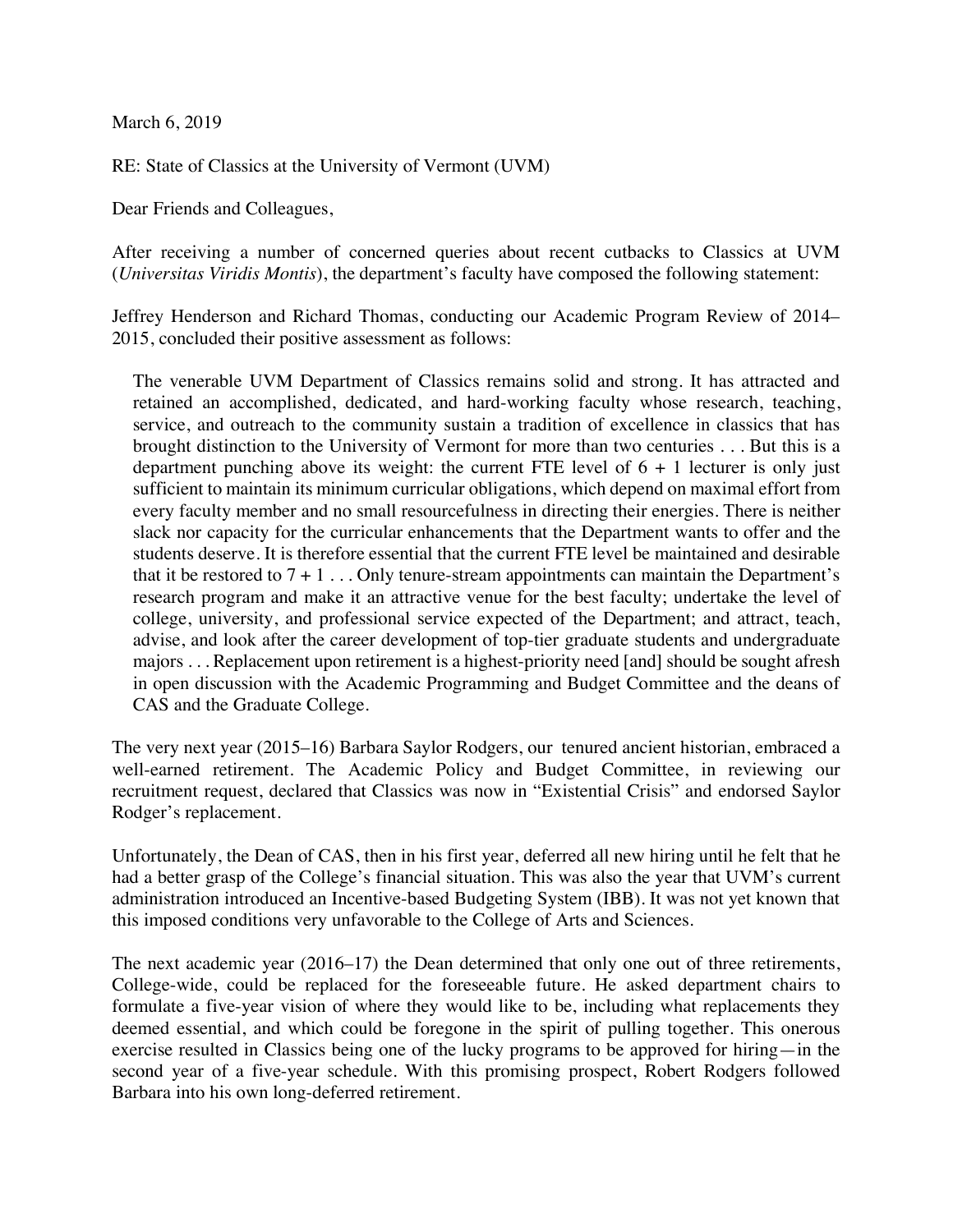The next Fall (2017), the administration announced that the College of Arts and Sciences had a "structural deficit" of 1 million dollars, newly revealed by IBB. This dismaying figure, after the CAS Chairs met with the Provost in protest, jumped to 4 million dollars the next week—another unwelcome 'discovery'. The College's five-year hiring plan was now replaced with a five-yearsor-more austerity regime of unreplaced retirements and rolling lecturer terminations.

The ineffectiveness of the Chairs' united objection engendered a larger wave of faculty activism in Spring 2018, culminating in a Resolution of No Confidence in the Provost, late that term. Former Associate Dean Daniel Krymkowski warned that, if the current administration's policies and priorities were carried through, the College would be reduced to "a shell of its former self", with major curricular areas no longer represented. The Board of Trustees promptly reaffirmed its faith in the current regime. And the very next week it was announced that the College of Arts and Sciences had suffered a recruitment shortfall of one-hundred students, leading to a still greater budget challenge. (The College has no direct control over Admissions, which is handled at the University level.)

The CAS Dean, after an agonizing Fall 2018, announced his latest ineluctable cuts. These included Brian Walsh, a much-loved Senior Lecturer of 18 years' selfless service, repeatedly nominated for teaching awards as he taught the vital lessons of the past to nearly four thousand UVM students. His heavy 4/4 load of all unique preps, many in ancient history, represented 25% of our total remaining teaching capacity. We have thus lost over 40% of our teaching power in the last three years—i.e. 18 courses out of 42 annually.

These depredations have forced us to make some very difficult and unpalatable curricular decisions. First, we have had to forsake our age-long symbiosis with the History Department, for whom we supplied a concise but complete history sequence including not only Greece and Rome but the Ancient Near East and Egypt (the latter two fulfilled a University-wide diversity requirement). This needed three courses a year, but was effectively six different classes, since we alternated late and early periods for Greece and Rome. These subjects, though especially popular with History and Poli-Sci majors, drew students from across the disciplinary spectrum—a great demonstration of how a small department can nevertheless be integral to the larger curricular fabric. The historical foundations of democratic and representative government, the threats, crises, and collapses that such institutions have faced—these vital subjects are now gone. We have also had to sever long-standing interdisciplinary links with Political Science and the Honors College, and abort more recent collaborations with Jewish Studies, Speech and Debate, military veterans, and prison populations.

The alternative to abandoning these important service and outreach courses would be to close our Greek and Latin majors and MA program (our core language sequence needs 18.5 courses per year). This we will never suffer willingly—though of course it is precisely the low-enrolling upperlevel language seminars that the administration is eyeing hungrily. All former Deans let our seminars be 'paid for' by an array of large service courses, which decades ago we were forward in developing for precisely that reason. But in the dog-eat-dog IBB present, two 200-person classes will always be more 'efficient' than one 200-person class and a seminar on Lucretius. Worse still, cutting back our service classes involves us in a death spiral. To the bean-counters we become less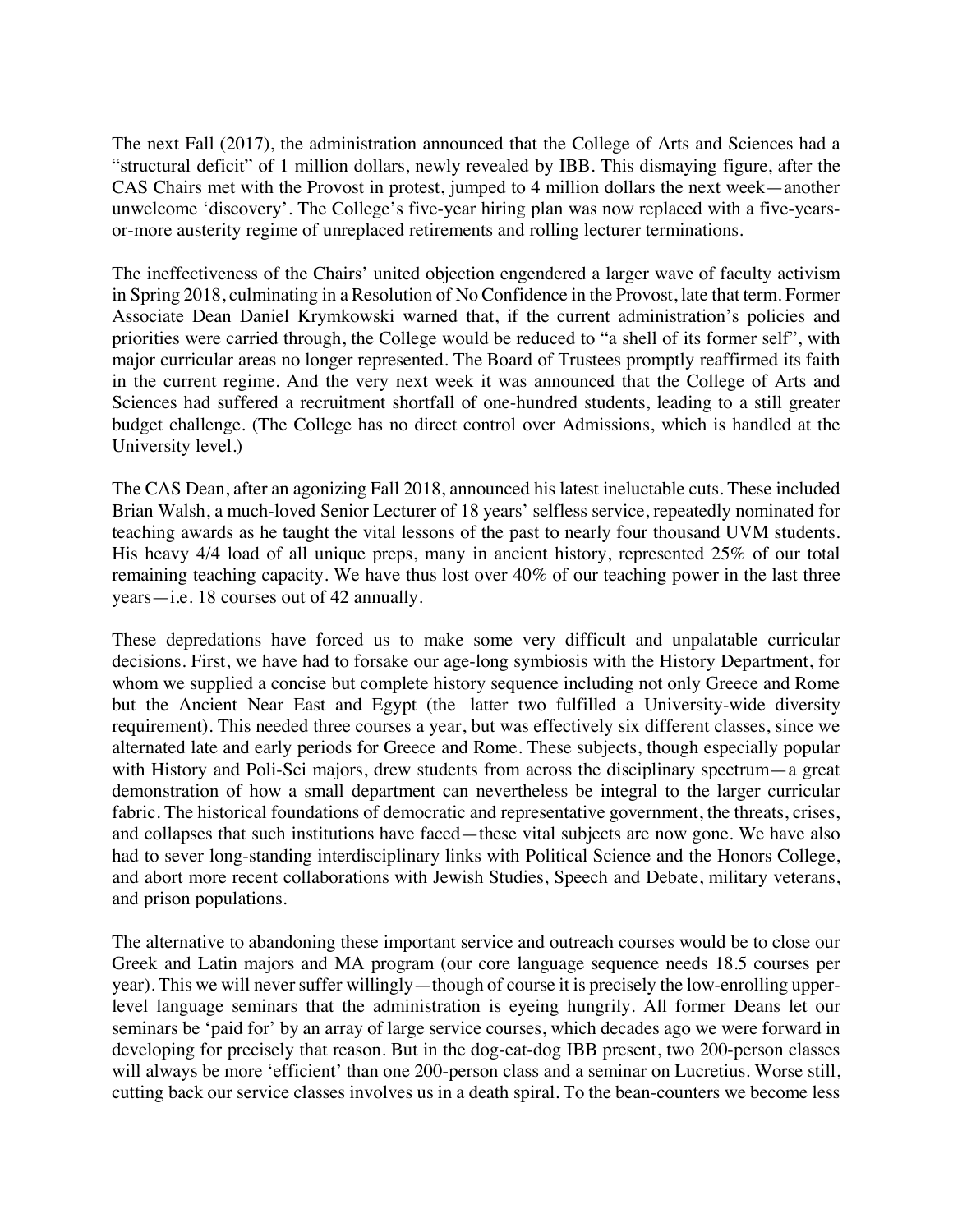'efficient' than ever as our overall faculty-to-student ratio now declines (hitherto we had the highest of any humanities department, thanks to our service courses). Reduced exposure to the general student body also lessens our ability to recruit for the endangered languages.

It is certainly a bitter irony to watch UVM's administration market our motto, *Studiis et rebus honestis*, while stubbornly ignoring, despite our best efforts, the original Horatian context—an exhortation for the young to learn the lessons of life and leadership contained in classical literature (*Epistles* 1.2).

In sum, while our undergraduate language program still enjoys a vibrant and harmonious student culture (with a very active Classics club, a high proportion of thesis-writers, and many postgraduation success stories in various fields), and while our graduate students continue to secure funded positions in doctoral programs (recently Berkeley, Michigan, Chicago, NYU, BU), our institutional situation has become highly precarious. We are increasingly mired in one-room schoolhouse pedagogical compromises, and free overload teaching as seminars get shifted to independent studies. Even half-year sabbaticals have become hazardous gambles. And our remaining lecturer may well be targeted when her contract comes up for renewal next year.

We therefore invite the Classic community to sign our **Petition to Restore UVM Classics**. We will present this to the University's incoming president, Suresh Garimella, whom the larger CAS faculty has already beseeched in a collective letter to restore the College of Arts and Sciences to "budgetary and academic health". This is essential (it was argued) for the long-term vitality of the University, despite the current concern of students to follow perceived pre-professional tracks. While Garimella's initial response indicated a willingness to intervene positively, the specific outcome remains to be seen. With this petition we hope to advance our case that the stabilization of Arts and Sciences should include restoring Classics to its 2015 staffing level.

We would also welcome letters of support from individuals and especially professional societies, addressed to "President Suresh Garimella and UVM Board of Trustees". Please send by email to classics@uvm.edu, and/or in hard copy to Chair, UVM Classics, 481 Main St., Burlington VT 05405. We will gather these and present them to the appropriate powers in due course. Letters might touch variously upon:

• the importance of Classics to a liberal arts curriculum generally, and specifically at public universities;

• the value of MA programs as preparation for doctoral work, especially for non-traditional students.

• UVM's long record of public outreach. We just celebrated our 43rd annual Vermont Latin Day, which draws Latin highschool students from all over the state (and sometimes New Hampshire); made national news last year for reading Homer with military veterans; helped launch UVM's new prison-teaching program; and staged a production of Euripides' *Helen*

 <sup>1</sup> https://docs.google.com/spreadsheets/d/1wN1GdE5nKzbTeney7Kp3nZCYkFkblKeur8tu-bHFgig/edit#gid=0